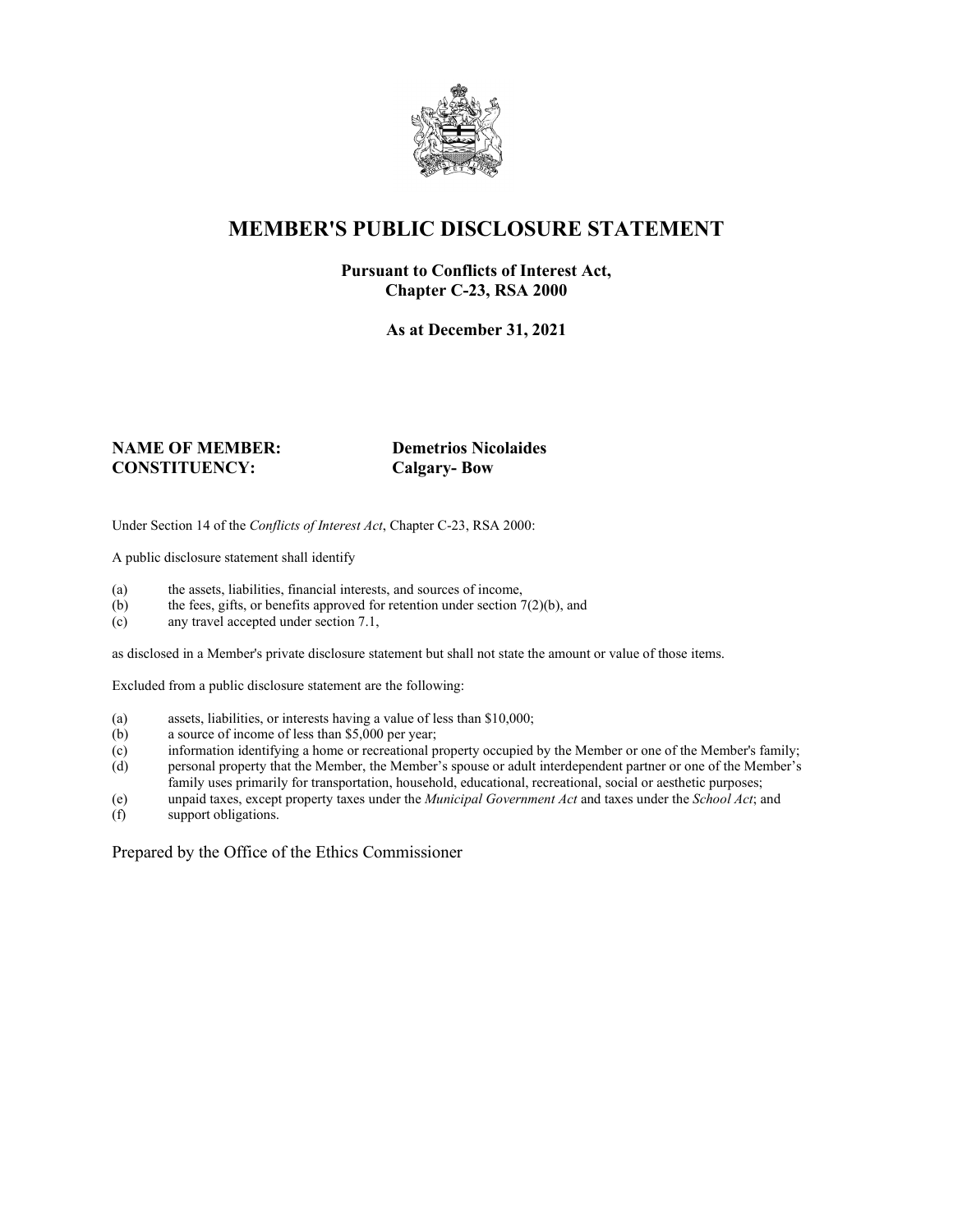## **PUBLIC DISCLOSURE STATEMENT FOR Demetrios Nicolaides**

## **FORM 1: MEMBER (Demetrios Nicolaides)**

| <b>INCOME</b>                                                                                   |                                                                                                 |  |
|-------------------------------------------------------------------------------------------------|-------------------------------------------------------------------------------------------------|--|
| <b>Source</b>                                                                                   | <b>Nature of Income</b>                                                                         |  |
| <b>Province of Alberta</b>                                                                      | MLA Indemnity and Allowance                                                                     |  |
| <b>ASSETS</b>                                                                                   |                                                                                                 |  |
| <b>Real Property</b>                                                                            | Primary Residence                                                                               |  |
| <b>Bank, Trust Company or Other Financial</b><br><b>Institution</b>                             | <b>ATB</b> Financial                                                                            |  |
| <b>Publicly Traded Securities (stocks and bonds)</b><br>and Registered Retirement Savings Plans | RRSP: ATB Compass Max Growth CL O-NL<br>TFSA: ATB Compass Max Growth CL O-NL                    |  |
| <b>Canada Savings Bonds, Guaranteed</b><br><b>Investment Certificates</b>                       | n/a                                                                                             |  |
| <b>Mutual Funds</b>                                                                             | n/a                                                                                             |  |
| <b>Annuities and Life Insurance Policies</b>                                                    | TD Insurance, MLA Group Plan, Canada Life                                                       |  |
| <b>Pension Rights</b>                                                                           | n/a                                                                                             |  |
| <b>Other Assets</b>                                                                             | n/a                                                                                             |  |
| <b>Gifts and Personal Benefits</b>                                                              | Airfare, hotel, meals, and accommodations from<br>World Hellenic Interparliamentary Association |  |
| <b>Travel on Non-commercial Aircraft</b>                                                        | n/a                                                                                             |  |
| <b>LIABILITIES</b>                                                                              |                                                                                                 |  |
| <b>Mortgages</b>                                                                                | <b>RBC</b>                                                                                      |  |
| <b>Loans or Lines of Credit</b>                                                                 | Ford, RBC                                                                                       |  |
| <b>Guarantees</b>                                                                               | n/a                                                                                             |  |
| <b>Other</b>                                                                                    | n/a                                                                                             |  |
| <b>FINANCIAL INTERESTS</b>                                                                      |                                                                                                 |  |
| n/a                                                                                             |                                                                                                 |  |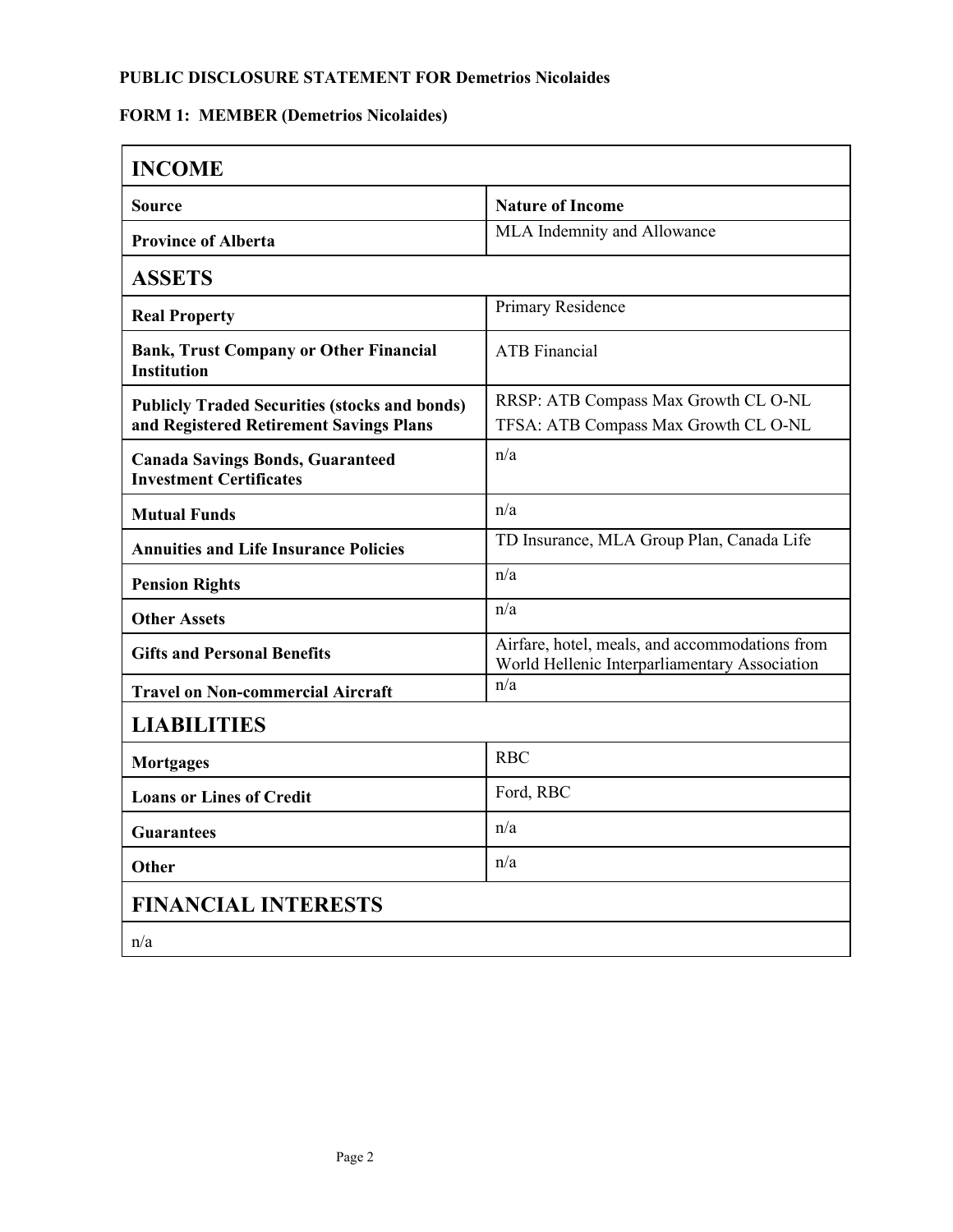#### **PUBLIC DISCLOSURE STATEMENT FOR Demetrios Nicolaides**

## **FORM 2: MEMBER'S SPOUSE/ADULT INTERDEPENDENT PARTNER (Michelle Nicolaides)**

| <b>INCOME</b>                                                                                   |                                                 |  |
|-------------------------------------------------------------------------------------------------|-------------------------------------------------|--|
| <b>Source</b>                                                                                   | <b>Nature of Income</b>                         |  |
| <b>ATB</b> Financial                                                                            | Salary                                          |  |
| <b>ASSETS</b>                                                                                   |                                                 |  |
| <b>Real Property</b>                                                                            | Joint with Spouse                               |  |
| <b>Bank, Trust Company or Other Financial</b><br><b>Institution</b>                             | n/a                                             |  |
| <b>Publicly Traded Securities (stocks and bonds)</b><br>and Registered Retirement Savings Plans | LIRA: TFSA: ATB Compass Max Growth CL O-<br>NI. |  |
| <b>Canada Savings Bonds, Guaranteed</b><br><b>Investment Certificates</b>                       | n/a                                             |  |
| <b>Mutual Funds</b>                                                                             | n/a                                             |  |
| <b>Annuities and Life Insurance Policies</b>                                                    | <b>Alberta Blue Cross</b>                       |  |
| <b>Pension Rights</b>                                                                           | <b>ATB</b> Financial                            |  |
| <b>Other Assets</b>                                                                             | n/a                                             |  |
| <b>Gifts and Personal Benefits</b>                                                              | n/a                                             |  |
| <b>LIABILITIES</b>                                                                              |                                                 |  |
| <b>Mortgages</b>                                                                                | Joint with Spouse                               |  |
| <b>Loans or Lines of Credit</b>                                                                 | n/a                                             |  |
| <b>Guarantees</b>                                                                               | n/a                                             |  |
| Other                                                                                           | n/a                                             |  |
| <b>FINANCIAL INTERESTS</b>                                                                      |                                                 |  |
| n/a                                                                                             |                                                 |  |